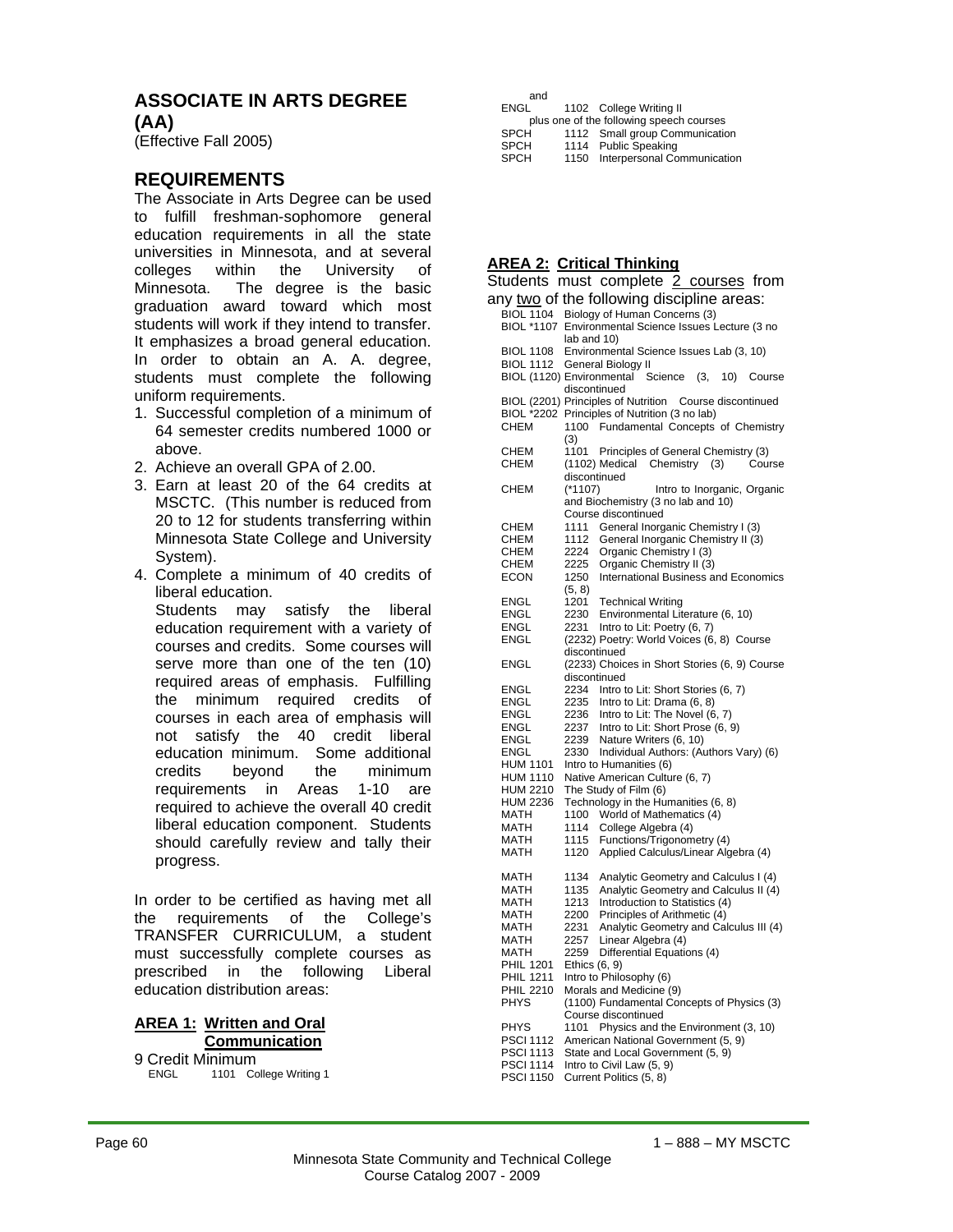| <b>PSYC</b><br>PSYC<br><b>PSYC</b><br><b>PSYC</b><br>SOC 1111<br>SOC 2215<br><b>SPCH</b> | 1101 Human Interaction (5)<br>1107 Environmental Psychology (5, 10)<br>(1211) General Psychology (5)<br>Course<br>discontinued<br>2226 Behavior<br>Environmental<br>and<br>Management (5, 10)<br>Intro to Sociology (5, 7)<br>Criminology (5)<br>1112 Small Group Communication (1) |
|------------------------------------------------------------------------------------------|-------------------------------------------------------------------------------------------------------------------------------------------------------------------------------------------------------------------------------------------------------------------------------------|
|                                                                                          | <b>AREA 3: Natural Sciences</b>                                                                                                                                                                                                                                                     |
|                                                                                          | Complete a minimum of 6 credits from the                                                                                                                                                                                                                                            |
|                                                                                          | following list. At least one course must                                                                                                                                                                                                                                            |
|                                                                                          | include a lab (* denotes non-lab courses).                                                                                                                                                                                                                                          |
|                                                                                          | BIOL 1005 Survey of Anatomy and Physiology                                                                                                                                                                                                                                          |
| <b>BIOL 1102</b>                                                                         | Intro to Horticulture (10)                                                                                                                                                                                                                                                          |
| <b>BIOL 1104</b>                                                                         | Biology of Human Concerns (2)                                                                                                                                                                                                                                                       |
|                                                                                          | BIOL *1107 Environmental Science Issues Lecture NO                                                                                                                                                                                                                                  |
| <b>BIOL 1108</b>                                                                         | LAB (2, 10)<br>Environmental Science Issues Lab (2, 10)                                                                                                                                                                                                                             |
| <b>BIOL 1111</b>                                                                         | General Biology I (Cell)                                                                                                                                                                                                                                                            |
| <b>BIOL 1112</b>                                                                         | General Biology II                                                                                                                                                                                                                                                                  |
|                                                                                          | BIOL (1120) Environmental Science (2, 10)<br>Course                                                                                                                                                                                                                                 |
| <b>BIOL 1161</b>                                                                         | discontinued<br>Intro to Horticulture (10)                                                                                                                                                                                                                                          |
|                                                                                          | BIOL *2202 Principles of Nutrition NO LAB (2)                                                                                                                                                                                                                                       |
|                                                                                          | BIOL 2230 Anatomy and Physiology I                                                                                                                                                                                                                                                  |
|                                                                                          | BIOL 2232 Anatomy and Physiology II                                                                                                                                                                                                                                                 |
| <b>BIOL 2257</b>                                                                         | BIOL (2256) Practical Microbiology Course discontinued<br><b>Medical Microbiology</b>                                                                                                                                                                                               |
| BIOL (2258) Medical                                                                      | Microbiology Lab<br>Course                                                                                                                                                                                                                                                          |
|                                                                                          | discontinued                                                                                                                                                                                                                                                                        |
| <b>BIOL 2266</b>                                                                         | Diagnostic Microbiology                                                                                                                                                                                                                                                             |
| CHEM                                                                                     | 1100 Fundamental Concepts of Chemistry                                                                                                                                                                                                                                              |
| CHEM                                                                                     | (2)<br>Principles of General Chemistry (2)<br>1101                                                                                                                                                                                                                                  |
| CHEM                                                                                     | (1102) Medical Chemistry (2)<br>Course                                                                                                                                                                                                                                              |
|                                                                                          | discontinued                                                                                                                                                                                                                                                                        |
| CHEM                                                                                     | (*1107)<br>Intro to Inorganic, Organic<br>and Biochemistry NO LAB (2, 10)                                                                                                                                                                                                           |
|                                                                                          | Course discontinued                                                                                                                                                                                                                                                                 |
| CHEM                                                                                     | 1111 General Inorganic Chemistry I (2)                                                                                                                                                                                                                                              |
| CHEM                                                                                     | 1112 General Inorganic Chemistry II (2)                                                                                                                                                                                                                                             |
| CHEM<br>CHEM                                                                             | 2224 Organic Chemistry I (2)<br>2225 Organic Chemistry II (2)                                                                                                                                                                                                                       |
| <b>PHYS</b>                                                                              | Fundamental Concepts of Physics (2)<br>1100                                                                                                                                                                                                                                         |
|                                                                                          | Course discontinued                                                                                                                                                                                                                                                                 |
| <b>PHYS</b>                                                                              | 1101 Physics and the Environment (2, 10)                                                                                                                                                                                                                                            |
| <b>PHYS</b><br><b>PHYS</b>                                                               | *1105 Topics in Physics<br>1106 Fundamentals of Physics - Mechanics                                                                                                                                                                                                                 |
| <b>PHYS</b>                                                                              | 1401<br>College Physics I                                                                                                                                                                                                                                                           |
| PHYS                                                                                     | 1402 College Physics II                                                                                                                                                                                                                                                             |
| PHYS                                                                                     | <b>Engineering Physics I</b><br>1411                                                                                                                                                                                                                                                |
| <b>PHYS</b>                                                                              | 1412<br><b>Engineering Physics II</b>                                                                                                                                                                                                                                               |

|  |  |  |  |  |  |  |  |  |  |  | ZOO (2201) Survey of Anatomy and Physiology |  |
|--|--|--|--|--|--|--|--|--|--|--|---------------------------------------------|--|
|  |  |  |  |  |  |  |  |  |  |  |                                             |  |

 ZOO (\*2230, 2231, \*2232, 2233) Human Anatomy and Physiology I and II

> These Anatomy and Physiology Courses have been discontinued

# **AREA 4: Mathematics and Logical**

### **Reasoning** Complete a minimum of 3 credits

|      | Complete a minimum or o credito |                                |         |
|------|---------------------------------|--------------------------------|---------|
| MATH | (1010)                          | Intro: College                 | Algebra |
|      | Course discontinued             |                                |         |
| MATH | 1100                            | World of Mathematics (2)       |         |
| MATH | 1114                            | College Algebra (2)            |         |
| MATH | 1115                            | Functions/Trigonometry         |         |
|      | (2)                             |                                |         |
| MATH | 1120                            | <b>Applied Calculus/Linear</b> |         |
|      | Algebra (2)                     |                                |         |
| MATH | 1134                            | Analytic Geometry and          |         |
|      | Calculus I (2)                  |                                |         |
| MATH | 1135                            | Analytic Geometry and          |         |
|      | Calculus II (2)                 |                                |         |
|      |                                 |                                |         |

| MATH                | 1213<br>(2)              | Introduction to Statistics                       |
|---------------------|--------------------------|--------------------------------------------------|
| MATH                | 2200<br>(2)              | Principles of Arithmetic                         |
| MATH                | 2231<br>Calculus III (2) | Analytic Geometry and                            |
| <b>MATH</b><br>MATH | 2257<br>2259             | Linear Algebra (2)<br>Differential Equations (2) |

### **AREA 5: History and the Social and Behavioral Sciences**

### Complete a minimum of 9 credits selected from two different discipline areas.

|                  | irom two different discipline areas.           |                    |  |                               |    |
|------------------|------------------------------------------------|--------------------|--|-------------------------------|----|
| <b>ANTH</b>      | 1100                                           | Intro              |  | to Anthropology               |    |
|                  | (8)                                            |                    |  |                               |    |
| ECON             | 1250                                           |                    |  | <b>International Business</b> |    |
|                  | and Economics (2, 8)                           |                    |  |                               |    |
|                  |                                                |                    |  |                               |    |
| ECON             | 2210                                           | Macroeconomics     |  |                               |    |
| <b>ECON</b>      | (2221)                                         | Macroeconomics     |  | (8)                           |    |
|                  | Course discontinued                            |                    |  |                               |    |
| <b>ECON</b>      | 2222                                           | Microeconomics (9) |  |                               |    |
| <b>HIST 1110</b> | Western Civilization Ancient-1400 (8)          |                    |  |                               |    |
| HIST 1111        | Western Civilization 1400's-1600's (8)         |                    |  |                               |    |
| <b>HIST 1112</b> | Western Civilization 1600's-1800's (8)         |                    |  |                               |    |
| <b>HIST 1113</b> | Europe: 1900's-1939 (8)                        |                    |  |                               |    |
|                  |                                                |                    |  |                               |    |
| <b>HIST 1114</b> | Europe: 1939-present (8)                       |                    |  |                               |    |
| <b>HIST 2211</b> | American History: Colonial Period (7)          |                    |  |                               |    |
| <b>HIST 2212</b> | American History: 19 <sup>th</sup> Century (7) |                    |  |                               |    |
| <b>HIST 2213</b> | American History: 20 <sup>th</sup> Century (7) |                    |  |                               |    |
| <b>HUM 2500</b>  | Honors Colloquy (7)                            |                    |  |                               |    |
| <b>PSCI 1112</b> | American National Government (2, 9)            |                    |  |                               |    |
| <b>PSCI 1113</b> | State and Local Government (2, 9)              |                    |  |                               |    |
| <b>PSCI 1114</b> | Intro to Civil Law (2, 9)                      |                    |  |                               |    |
|                  |                                                |                    |  |                               |    |
| <b>PSCI 1150</b> | Current Politics (2, 8)                        |                    |  |                               |    |
| <b>PSCI 2204</b> | Comparative Government (8)                     |                    |  |                               |    |
| PSYC             | 1101                                           |                    |  | Human Interaction (2)         |    |
| PSYC             | (1103)                                         | Psychology         |  |                               | οf |
|                  | Interpersonal                                  | Communication      |  | Course                        |    |
|                  | discontinued                                   |                    |  |                               |    |
| PSYC             | 1107                                           | Environmental      |  |                               |    |
|                  | Psychology (2, 10)                             |                    |  |                               |    |
| PSYC             | 1200                                           |                    |  |                               |    |
|                  |                                                |                    |  | General Psychology (9)        |    |
| <b>PSYC</b>      | (1211)                                         |                    |  | General Psychology (2)        |    |
|                  | Course discontinued                            |                    |  |                               |    |
| PSYC             | (1212)                                         |                    |  | General Psychology (9)        |    |
|                  | Course discontinued                            |                    |  |                               |    |
| <b>PSYC</b>      | 2220                                           |                    |  | Abnormal Psychology           |    |
|                  |                                                |                    |  |                               |    |
|                  |                                                |                    |  |                               |    |
| <b>PSYC</b>      | 2222                                           | Development        |  |                               |    |
|                  | Psychology (9)                                 |                    |  |                               |    |
| PSYC             | 2224                                           |                    |  | Social Psychology (7)         |    |
| PSYC             | 2226                                           | Behavior           |  | and                           |    |
|                  | Environmental Management (2, 10)               |                    |  |                               |    |
| SOC 1111         | Intro to Sociology (2, 7)                      |                    |  |                               |    |
| SOC 1113         | Social Problems (9)                            |                    |  |                               |    |
| SOC 1114         |                                                |                    |  |                               |    |
|                  | Social Problems Field Experience               |                    |  |                               |    |
| SOC 2211         | Marriage and Family                            |                    |  |                               |    |
| SOC 2215         | Criminology (2)                                |                    |  |                               |    |
| SOC 2216         | Minority Group Relations (7)                   |                    |  |                               |    |
| SOC 2217         | Rural Sociology (7)                            |                    |  |                               |    |
|                  | WMST 1130 Intro to Women's Studies (7)         |                    |  |                               |    |

## **AREA 6: The Humanities and Fine Arts**

 Complete a minimum of 9 credits selected from the 3 different discipline areas.

 (A maximum of 3 Fine Arts credits may be utilized)

|      | (8)                               | ART 1121 World of Art I Prehistory through Middle Ages |
|------|-----------------------------------|--------------------------------------------------------|
|      | ART 1122 World of Art II (8)      |                                                        |
|      | ART 1124 American Art History (7) |                                                        |
| ENGL | 2230                              | Environmental                                          |
|      | Literature (2, 10)                |                                                        |
| ENGL | 2231                              | Intro to Lit: Poetry (2, 7)                            |
| ENGL | (2232)                            | Poetry: World Voices                                   |
|      | (2, 8) Course discontinued        |                                                        |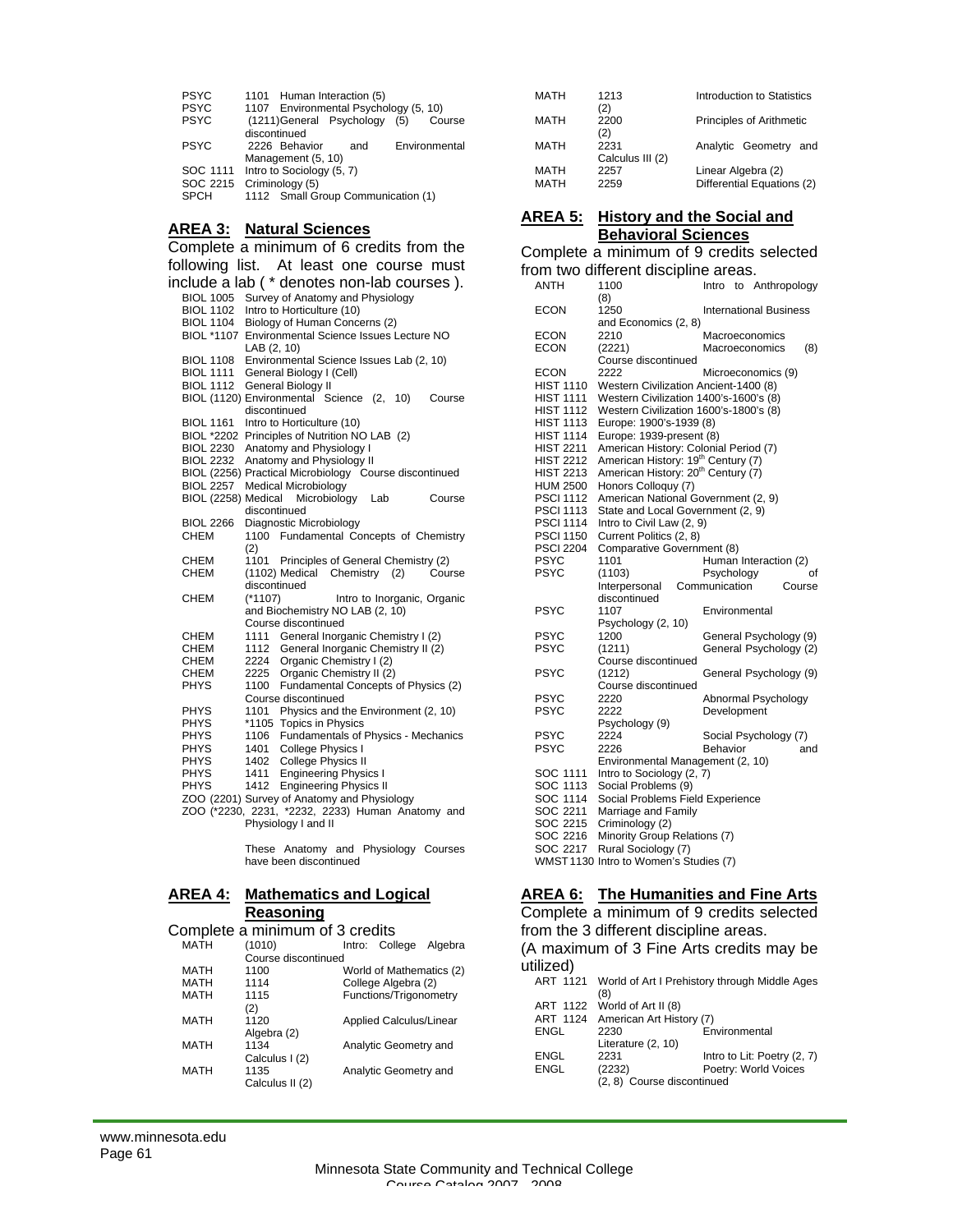| ENGL                        | (2233)                                                              | Choices<br>Short<br>in                      |
|-----------------------------|---------------------------------------------------------------------|---------------------------------------------|
| ENGL                        | Stories (2, 9 Course discontinued<br>2234<br>Stories (2, 7)         | Intro<br>to<br>Lit:<br>Short                |
| <b>ENGL</b>                 | 2235                                                                | Intro to Lit: Drama (2,                     |
| <b>ENGL</b>                 | 8)<br>2236                                                          | Intro to Lit: The Novel                     |
| ENGL                        | (2, 7)<br>2237<br>(2, 9)                                            | Intro to Lit: Short Prose                   |
| ENGL<br>ENGL                | 2239<br>2302                                                        | Nature Writers (2, 10)<br>American<br>Ethic |
| ENGL                        | Literature (7)<br>2310                                              | Intro to Mythology                          |
| ENGL                        | 2314                                                                | Intro to Shakespeare                        |
| ENGL                        | 2321                                                                | Women in Literature (7)                     |
| ENGL                        | 2330<br>(Authors Vary) (2)                                          | Individual<br>Authors:                      |
| ENGL                        | 2331<br>(7)                                                         | American Literature<br>I                    |
| <b>ENGL</b>                 | 2332<br>(7)                                                         | American Literature<br>Ш                    |
| ENGL                        | 2361                                                                | British Literature I (8)                    |
| ENGL                        | 2362                                                                | British Literature II (8)                   |
| ENGL                        | (2370)                                                              | Children's Literature                       |
| <b>FREN</b>                 | Course discontinued<br>2211                                         | Intermediate French I                       |
|                             | (8)                                                                 |                                             |
| FREN                        | 2212<br>(8)                                                         | Intermediate French II                      |
| HUM 1101                    | Intro to Humanities                                                 |                                             |
|                             | HUM (1102) International Film (8) Course discontinued               |                                             |
| <b>HUM 1105</b>             | Religion in Humanities (8)                                          |                                             |
| HUM 1110                    | Native American Culture (2, 7)                                      |                                             |
|                             | HUM (1115) World Culture (8) Course discontinued                    |                                             |
| HUM 1120                    | Culture of Italy I (8)                                              |                                             |
| HUM 1121<br>HUM 1132        | Culture of Italy II (8)<br>Women in Humanities (7)                  |                                             |
| HUM 1133                    | Men in Humanities                                                   |                                             |
| HUM 1134                    | Global Perspectives for Women (8)                                   |                                             |
| HUM 2210                    | The Study of Film (2)                                               |                                             |
| HUM 2230                    | World Cinema (8)                                                    |                                             |
| <b>HUM 2236</b>             | Technology in the Humanities (2, 8)                                 |                                             |
| HUM 2281<br><b>HUM 2291</b> | Culture of the British Isles (8)                                    |                                             |
| <b>HUM 2292</b>             | Field Experience: Europe (8)<br>Field Experience: Travel Abroad (8) |                                             |
| MUSC                        | 1111                                                                | <b>Fundamentals of Music</b>                |
| MUSC                        | 1115                                                                | <b>Exploring Our</b>                        |
|                             | American Musical Heritage (7)                                       |                                             |
| MUSC<br>MUSC                | 1116<br>1121                                                        | The World of Music<br>Comprehensive         |
|                             | Musicianship I                                                      |                                             |
| MUSC                        | 1122                                                                | Comprehensive                               |
| <b>MUSC</b>                 | Musicianship II<br>2221                                             | Comprehensive                               |
| MUSC                        | Musicianship III<br>2222                                            | Comprehensive                               |
| <b>PHIL 1201</b>            | Musicianship IV                                                     |                                             |
| <b>PHIL 1211</b>            | Ethics $(2, 9)$<br>Intro to Philosophy (2)                          |                                             |
| <b>SPAN</b>                 | 2211                                                                | Intermediate Spanish I                      |
|                             | (7)                                                                 |                                             |
| <b>SPAN</b>                 | 2212<br>(8)                                                         | Intermediate Spanish II                     |
| SPCH                        | 2218                                                                | Oral Interpretation                         |
| THTR                        | 1105                                                                | <b>Beginning Acting</b>                     |
| THTR                        | 1111                                                                | Intro to Theatre                            |
|                             |                                                                     |                                             |
|                             | The Fine Arts                                                       |                                             |

#### ART 2218 Printmaking ART 2222 Watercolor ART 2241 Ceramics II<br>ENGL 2221 ENGL 2221 Creative Writing - Poetry<br>ENGL 2222 Creative Writing - Fiction ENGL 2222 Creative Writing - Fiction<br>MUSC 1112 Beginning Class Guitar 1112 Beginning Class Guitar MUSC 1113 Beginning Class Voice<br>MUSC 1114 Beginning Class Piano MUSC 1114 Beginning Class Piano<br>MUSC 1123 Sight Singing & Ear Tra Sight Singing & Ear Training I MUSC 1124 Sight Singing & Ear Training II 1131 MUSC 1131 Civic Orchestra<br>MUSC 1135 Voice Ensemble MUSC 1135 Voice Ensemble<br>MUSC 1141 Concert Choir MUSC 1141 Concert Choir<br>MUSC 1145 Area Chorale MUSC 1145 Area Chorale<br>MUSC 1151 Individual Voi MUSC 1151 Individual Voice Lessons<br>MUSC 1162 Jazz Ensemble MUSC 1162 Jazz Ensemble<br>MUSC 1181 Individual Instru Individual Instrumental Lessons<br>1191 MUSC 1191 Individual Piano Lessons<br>MUSC 2251 Advanced Individual Voic Advanced Individual Voice Lessons<br>2291 MUSC 2291 Advanced Individual Piano Lessons THTR 1112 Intro to Stagecraft<br>THTR 1131 Drama Lab: Acting Drama Lab: Acting THTR 1141 Drama Lab: Stagecraft

ART 2211 Studio Painting and Framing

## **AREA 7: Human Diversity**

|                  | Complete one course               |                                                          |                                    |  |  |  |
|------------------|-----------------------------------|----------------------------------------------------------|------------------------------------|--|--|--|
|                  |                                   | ART 1105 Inter Cultural Art and Design (6F)              |                                    |  |  |  |
|                  | ART 1124 American Art History (6) |                                                          |                                    |  |  |  |
|                  | ENGL 2231                         | Intro to Lit: Poetry (2, 6)                              |                                    |  |  |  |
| ENGL             | 2234                              |                                                          | Intro to Lit: Short Stories (2, 6) |  |  |  |
| ENGL             | 2236                              |                                                          | Intro to Lit: The Novel (2, 6)     |  |  |  |
| ENGL             | 2302                              |                                                          | American Ethic Literature (6)      |  |  |  |
| ENGL             | 2321<br>2331                      | Women in Literature (6)                                  |                                    |  |  |  |
| ENGL             |                                   | American Literature I (6)                                |                                    |  |  |  |
| ENGL             | 2332                              | American Literature II (6)                               |                                    |  |  |  |
|                  |                                   | HIST 2211 American History: Colonial Period              | (5)                                |  |  |  |
|                  |                                   | HIST 2212 American History: 19 <sup>th</sup> Century (5) |                                    |  |  |  |
| <b>HIST 2213</b> |                                   | American History: 20 <sup>th</sup> Century (5)           |                                    |  |  |  |
|                  |                                   | HUM 1110 Native American Culture (2, 6)                  |                                    |  |  |  |
|                  | HUM 1132 Women in Humanities (6)  |                                                          |                                    |  |  |  |
| <b>HUM 2500</b>  | Honors Colloquy (5)               |                                                          |                                    |  |  |  |
| MUCS             | 2230                              | Education and                                            | Multicultural                      |  |  |  |
|                  | America                           |                                                          |                                    |  |  |  |
| MUSC             | 1115                              | <b>Exploring Our American</b>                            |                                    |  |  |  |
|                  | Musical Heritage (6)              |                                                          |                                    |  |  |  |
| <b>PSYC</b>      | 2224                              | Social Psychology (5)                                    |                                    |  |  |  |
| SOC 1111         | Intro to Sociology (2, 5)         |                                                          |                                    |  |  |  |
| SOC 2216         |                                   | Minority Group Relations (5)                             |                                    |  |  |  |
| SOC 2217         | Rural Sociology (5)               |                                                          |                                    |  |  |  |
| SPAN             | 2211                              | Intermediate Spanish I (6)                               |                                    |  |  |  |
| SPCH             | 2216                              |                                                          | Intercultural Communication        |  |  |  |
|                  |                                   |                                                          |                                    |  |  |  |

WMST 1130 Intro to Women's Studies (5)

## **AREA 8: Global Perspective**

|             | Complete one course          |                                                        |
|-------------|------------------------------|--------------------------------------------------------|
| <b>ANTH</b> | 1100                         | Intro to Anthropology (5)                              |
|             | (6)                          | ART 1121 World of Art I Prehistory through Middle Ages |
|             | ART 1122 World of Art II (6) |                                                        |
| <b>FCON</b> | 1250                         | International Business and                             |
|             | Economics (2, 5)             |                                                        |
| <b>FCON</b> | (2221)                       | Macroeconomics (5)<br>Course                           |
|             | discontinued                 |                                                        |
| FNGL        | (2232)                       | Poetry: World Voices (2, 6)                            |
|             | Course discontinued          |                                                        |
| ENGL        | 2235                         | Intro to Lit: Drama (2, 6)                             |
| ENGL        | 2361                         | British Literature I (6)                               |
| ENGL        | 2362                         | British Literature II (6)                              |
|             |                              |                                                        |

### **The Fine Arts**

- ART 1105 Inter Cultural Art and Design (7)
- ART 1110 Intro to Art<br>ART 1111 Beginning I ART 1111 Beginning Drawing and Figure Drawing ART 1112 Beginning Painting and Watercolor
	- ART 1115 Life Drawing
	- ART 1116 Pastel Drawing
	- ART 1135 Poster, Lettering & Commercial Art
	- ART 1140 Handbuilt Ceramics
	- ART 1141 Ceramics I